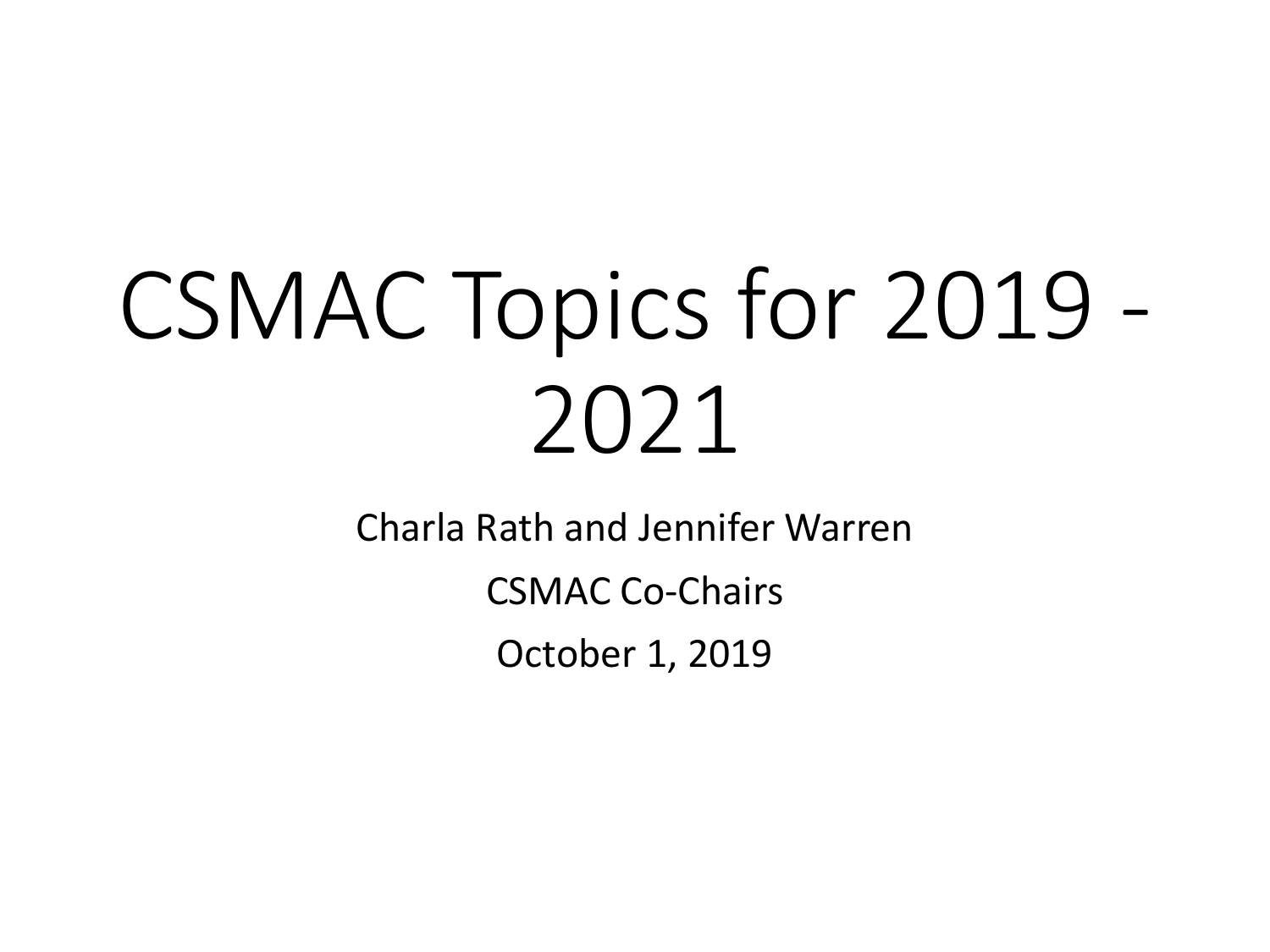## Topic #1 – National Spectrum Strategy Implementation Governance Model

- What should be the U.S. implementation structure or governance model for the National Spectrum Strategy (NSpcS)? Consider whether the United States spectrum management approach is optimized for implementation of a 21st century national spectrum strategy and, if not, whether there is value in establishing a new approach or structure to accomplish this. If so, what are the characteristics of any revised approach or structure?
- Subcommittee Co-Chairs: Jennifer Manner and Mary Brown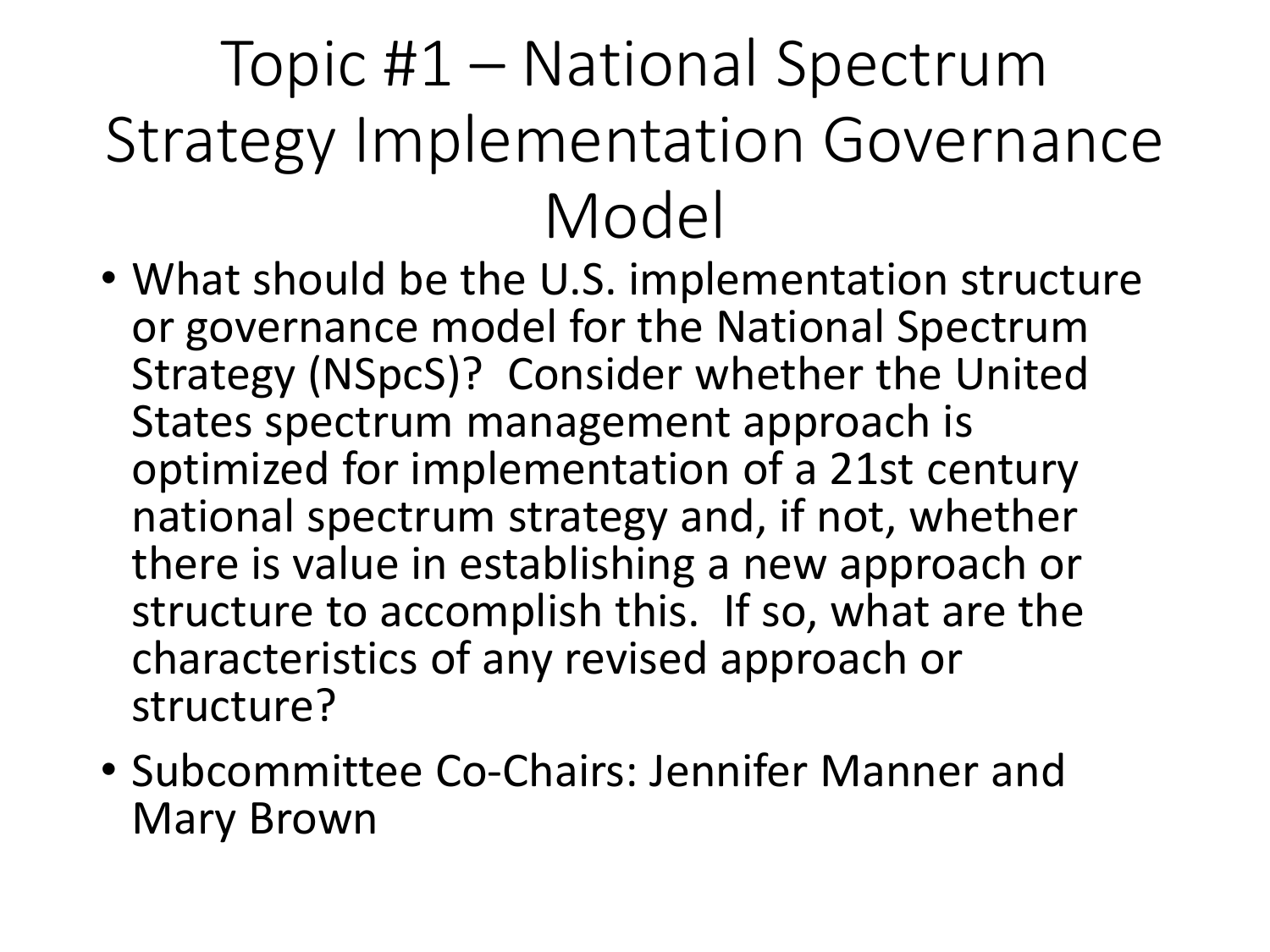Presidential Memorandum on Developing a Sustainable Spectrum Strategy for America's Future

- National Spectrum Strategy will include legislative, regulatory, or other policy recommendations to:
	- Increase spectrum access for all users, including on a shared basis, through transparency of spectrum use and improved cooperation and collaboration between Federal and non-Federal spectrum stakeholder
	- Create flexible models for spectrum management, including standards, incentives, and enforcement mechanisms that promote efficient and effective spectrum use, including flexible-use spectrum licenses, while accounting for critical safety and security concerns
	- Use ongoing research, development, testing, and evaluation to develop advanced technologies, innovative spectrum-utilization methods, and spectrum-sharing tools and techniques that increase spectrum access, efficiency, and effectiveness
	- Build a secure, automated capability to facilitate assessments of spectrum use and expedite coordination of shared access among Federal and non-Federal spectrum stakeholders
	- Improve the global competitiveness of United States terrestrial and space- related industries and augment the mission capabilities of Federal entities through spectrum policies, domestic regulations, and leadership in international forums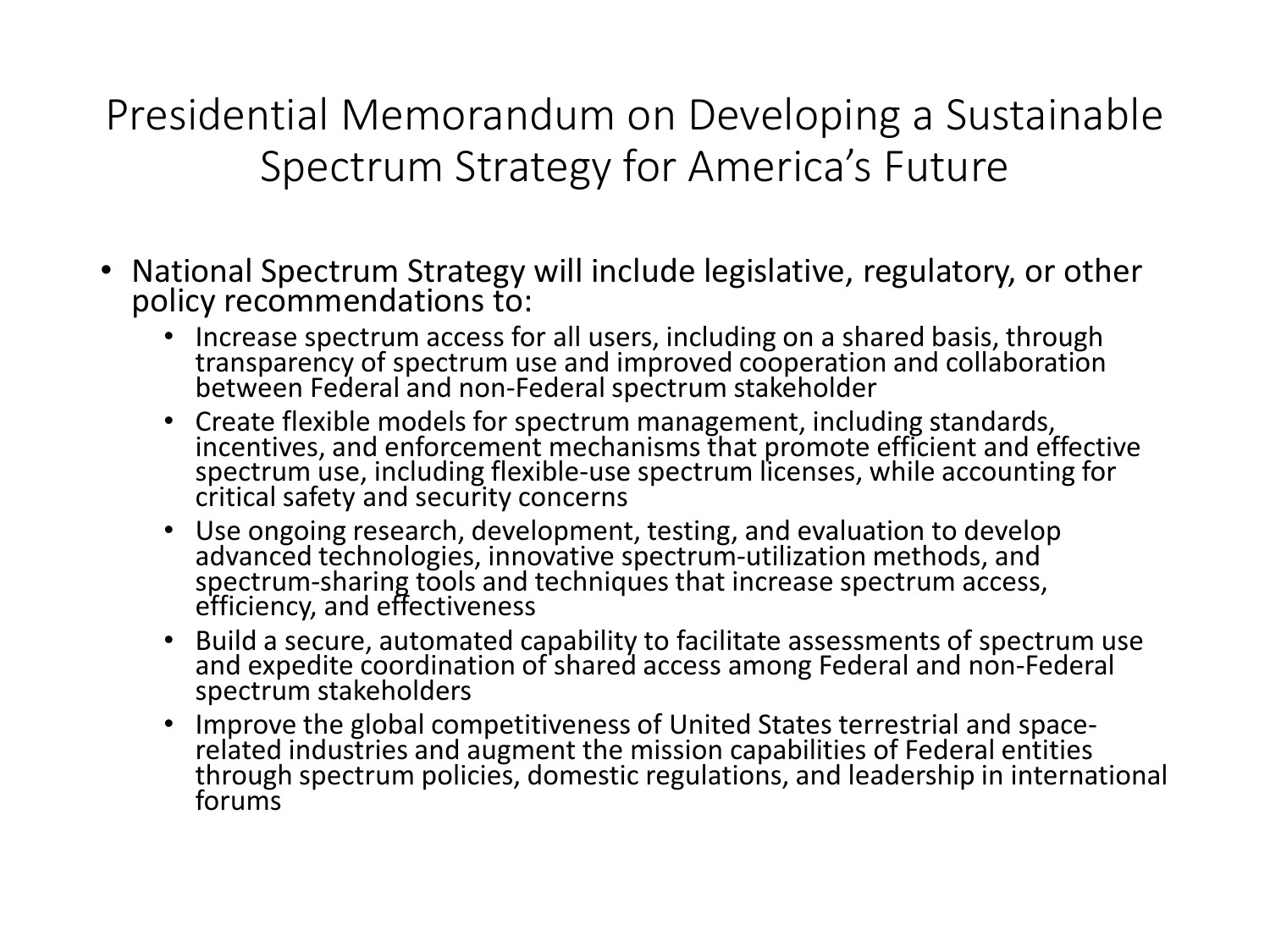Topic #2 – Future Spectrum Requirements of Non-Federal Users

- Explore the feasibility and utility of requesting information about future spectrum requirements and current usage from industry and other non-<br>federal users and, considering that, identify what information is already available (including prior CSMAC reports and recommendations) and recommend possible approaches to obtaining future spectrum requirements and current spectrum usage of non-federal users.
- Subcommittee Co-Chairs: Mark Gibson and Robert Weller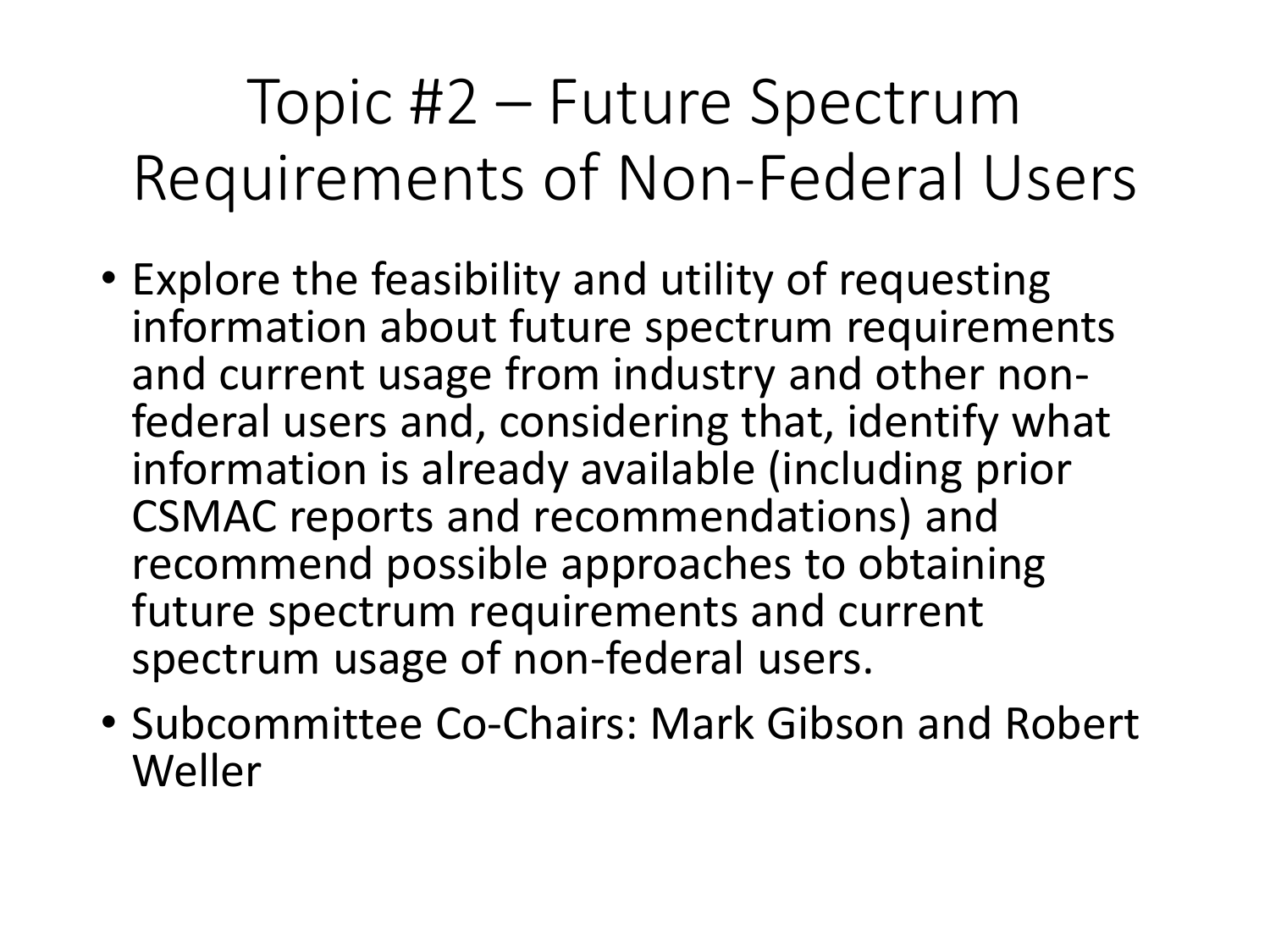Topic #3 – Interference Prevention, Detection, and Resolution (IPDR)

- How could NTIA's and the FCC's equipment authorization rules be modified to require that all transmitters use a unique identifier? What are the barriers to doing so?
- Subcommittee Co-Chairs: Mariam Sorond and Bryan Tramont